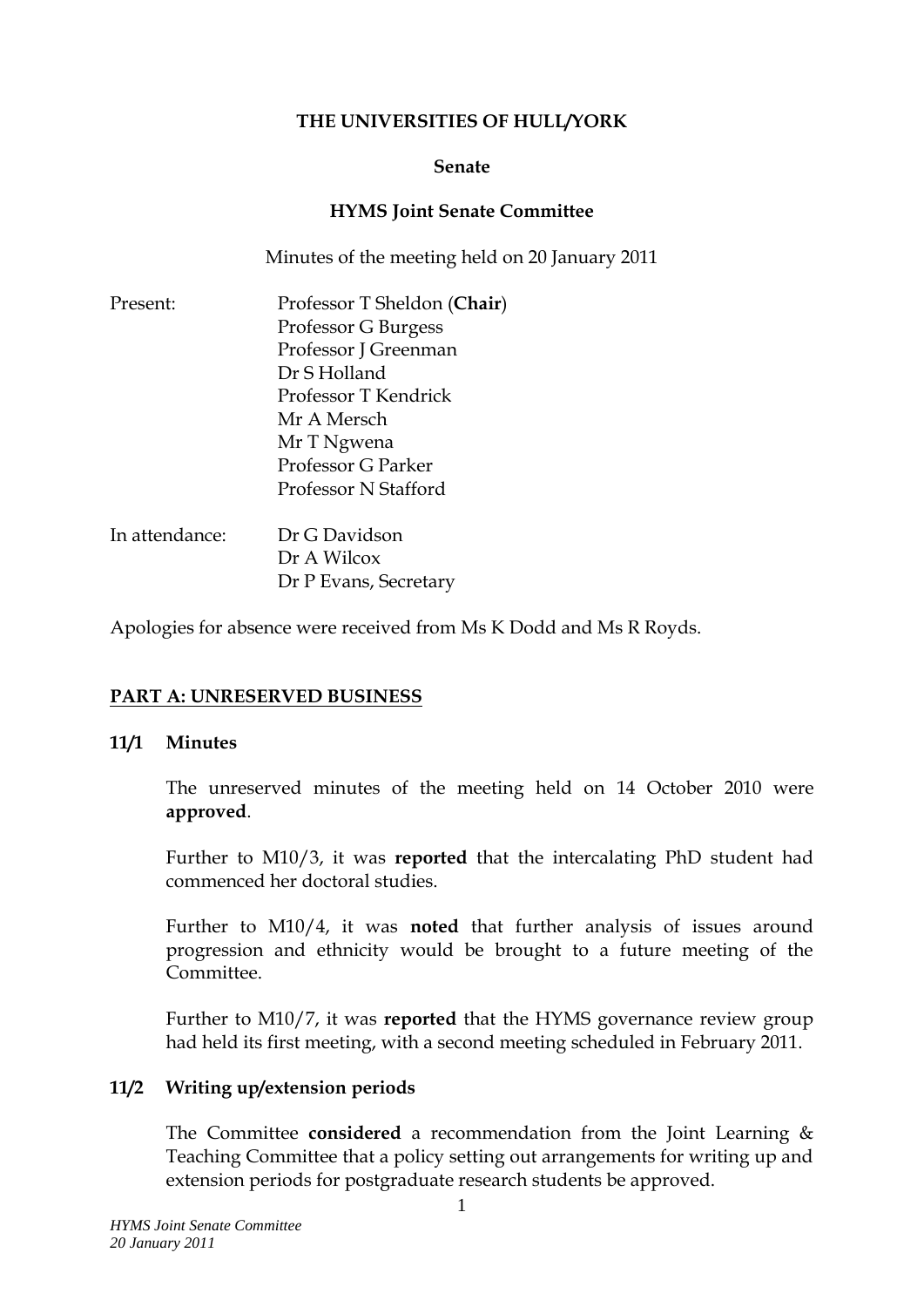The Joint Senate Committee **approved** the policy, subject to the following:

- a) addition of a footnote to clarify further the nature of the sort of exceptional circumstances under which an extension might be granted (acknowledging that experimental failures might be legitimate grounds in lab-based work);
- b) addition of a paragraph about suspension of registration (York)/ intercalation (Hull);
- c) confirmation that there was a legitimate reason for the proposed extension periods for full-time and part-time students being the same (i.e. not pro rata), and if not to revise the periods for part-time students.

# **11/3 Joint Learning & Teaching Committee**

The Committee **considered** the unreserved minutes from the meeting of the Joint Learning & Teaching Committee (JLTC) held on 25 November 2010.

Further to M10/44 and M10/50, the Joint Senate Committee **approved** the terms of reference, membership and workplan of the JLTC.

Further to M10/56, it also **approved** the JLTC's recommendations with regard to the level for the MB BS award. Noting the potential relevance to student access to loans, HYMS management was advised to develop a protocol for reconsideration of the matter in timely manner in the event that this became necessary for the new post-2012 funding regime.

Further to M10/53 and M10/54, the Chair requested that the WP report and NSS action plan be circulated to the Joint Senate Committee for information.

# **11/4 Report from Dean of HYMS**

The Committee **received** a report from the Dean of HYMS, noting in particular:

- comments and actions relating to the 2010 NSS outcome;
- postgraduate developments including joint planning consideration of new programmes and CPD activity (especially revalidation for doctors in 2012);
- research activity including new grants, research review days and seedcorn funding from the HYMS Research Strategy Committee;
- recruitment including new starters and leavers.

With regard to the low NSS response rate in 2010, the Joint Senate Committee acknowledged the difficulties caused by HYMS students being on clinical placements throughout the region during the survey period. It was suggested that HYMS might wish to organise special campus-based events at Hull and